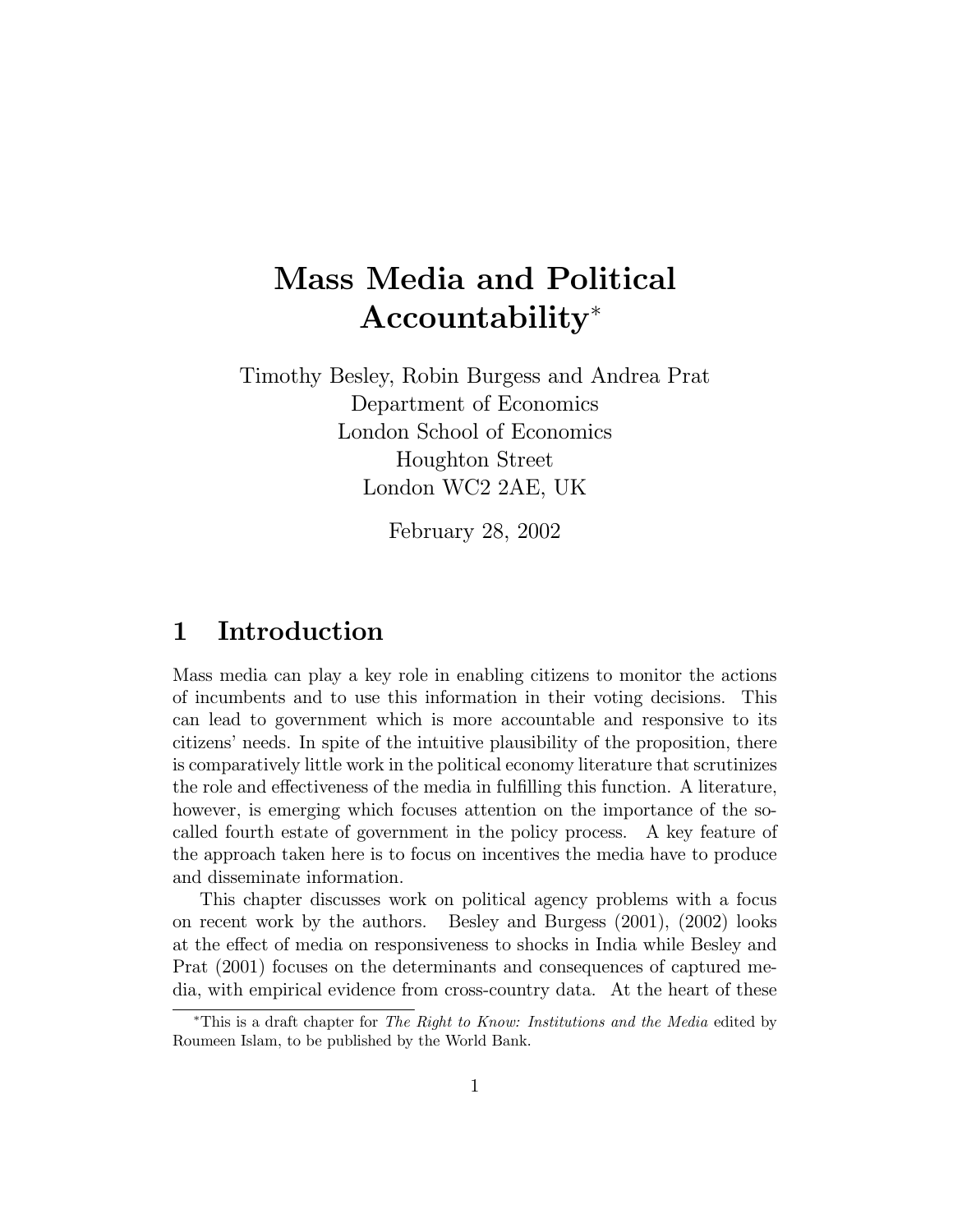papers is the idea that citizens have imperfect information about the actions of government. Mass media can therefore enhance citizens' abilities to scrutinize government actions. Here, we develop the main themes and assess the emerging empirical evidence. The latter identifies and tests the mechanisms through which development of mass media can enhance accountability. It also examines the determinants of media capture and hence the constraints on its capacity to perform a watchdog role.

There is a host of reasons why governments are better informed than voters and, hence, act on the basis of privileged information. Politicians know more about their competence than those who vote for them. They have access to more policy advice and scenarios from a variety of sources. For example, if a bridge or dam is being built, then it is only through media scrutiny that citizens can ascertain whether proper attention has been paid to the relevant costs and benefits. Similarly when natural disasters strike an active mass media increases the ability of citizens to monitor their representatives have put in effort to protect the vulnerable. This is particularly important in low income countries where citizens rely so strongly on state action for social protection. Suppose, for example, that there is a region of a country containing fifty villages where one village is hit by a flood. Without media, only those directly affected can observe the actions of government. However, mass media enables citizens in all fifty villages to observe whether the government is responsive. This raises the incentive of politicians to respond since citizens in the other forty nine villages may use this information in their voting decisions.

For information generated by the media to be valuable, it needs to elicit an appropriate collective response. Even in autocratic settings, this may be possible. However, clearly this is more likely to happen when there are democratic institutions such as free elections. In a democracy, citizens require information which they can use to select politicians that serve their needs and to punish those that do not. Otherwise formal democracy has no bite.

While most countries have media of some description, its mere existence is no guarantee that it is an effective vehicle for critical scrutiny of state actions. This requires that media outlets have real information about such actions which they are willing to print or broadcast. This will depend on the extent to which the media is regulated, captured or repressed. The latter is affected by a variety of government actions. These range from policy decisions affecting the regulation of entry and ownership of the media,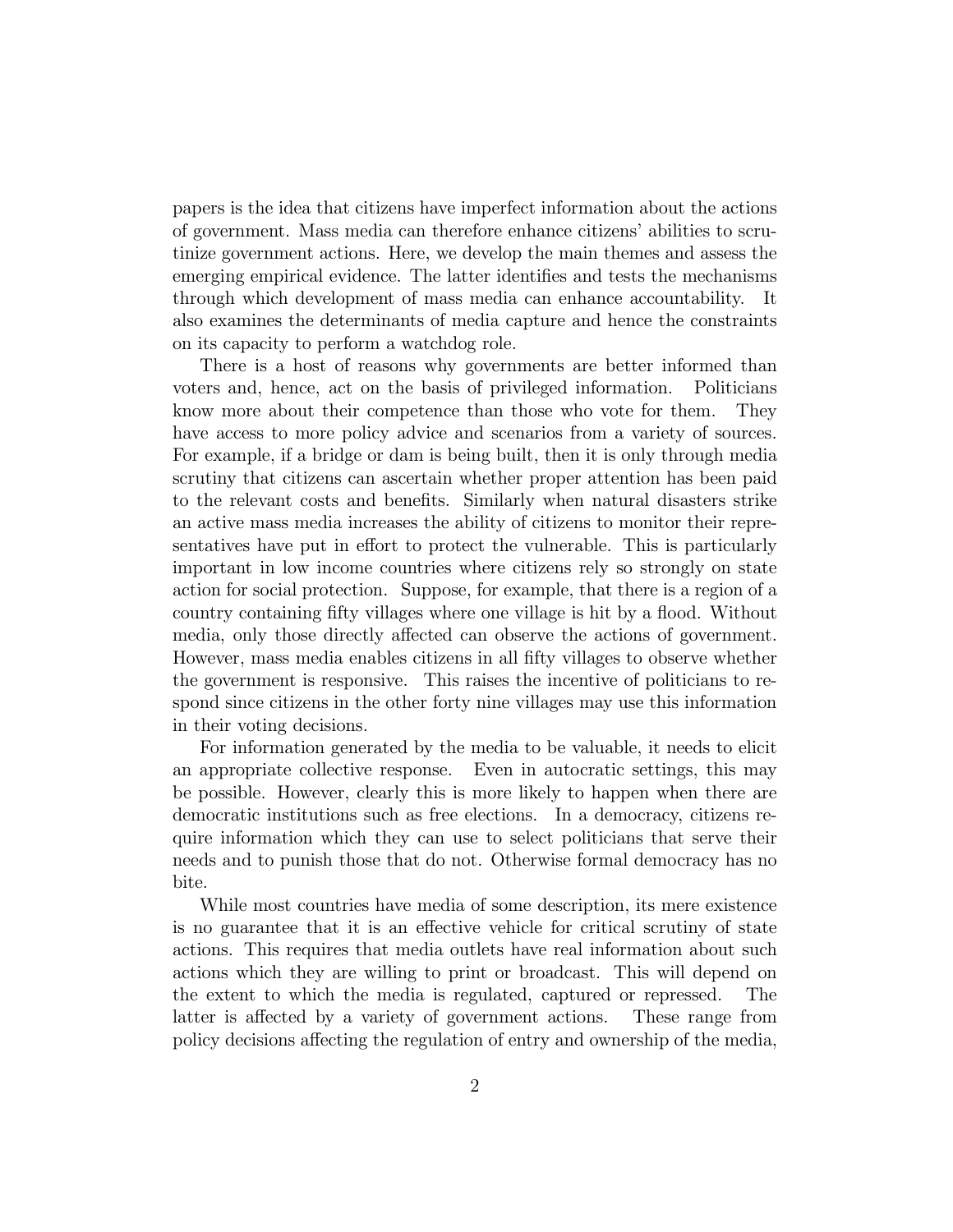through to explicit bribery or threats. There are many countries which, while formally democratic, have limited amounts of press freedom. In a sample of 151 countries for which we have both a press freedom ranking from Freedom House and which have held elections in the past five years then we find that 36 receive one of the bottom two press freedom scores and only 59 are in the highest two categories.<sup>1</sup> The "democracies" with low press freedom scores also tend to be low income countries.

How the government treats the media industry affects the development of news media and the quantity and quality of news generated. What the raw data suggests it that there are huge variations in access to the media across the world. Data from the World Development Indicators data for 1997 show a variation in circulation between 0.008 daily newspaper circulation per 1000 population in St Vincent and the Grenadines to 792 in Hong Kong. There are similarly broad variations in television ownership. The same data source shows a variation in television ownership per 1000 population varying from 0.1 in Rwanda to 850 in the United States. Not surprisingly, there are strong links between media development and other development indicators such as income per capita and literacy. After controlling for income per capita and regional dummy variables, there is also evidence that newspaper circulation and television ownership is lower in countries that have a larger fraction of state owned media using the data of Djankov et al (2001).

Whether causal or not, there is also a strongly positive correlation between media penetration and measures of press freedom from Freedom House. Media penetration seems also to go hand in glove with indices of formal and real democracy. Using data from the Polity IV data base, $\frac{2}{3}$  countries that are rated as more democratic have higher levels of news media penetration as measured by newspaper circulation and television ownership. Of course, the direction of causation is unclear. There is a similar positive correlation between media penetration and the weaker formal notion of democracy measured as whether a country has held an election in the past five years.

What these raw correlations tell us is that there may be significant costs associated with having an underdeveloped media. Moreover, underdevelopment of the media is often the result of decisions by governments to insulate themselves from scrutiny and criticism. Often this takes the form of government ownership, barriers to entry for private media companies and anti-

<sup>&</sup>lt;sup>1</sup>The ranking is on a six point scale.

<sup>2</sup>http://weber.ucsd.edu/˜kgledits/Polity.html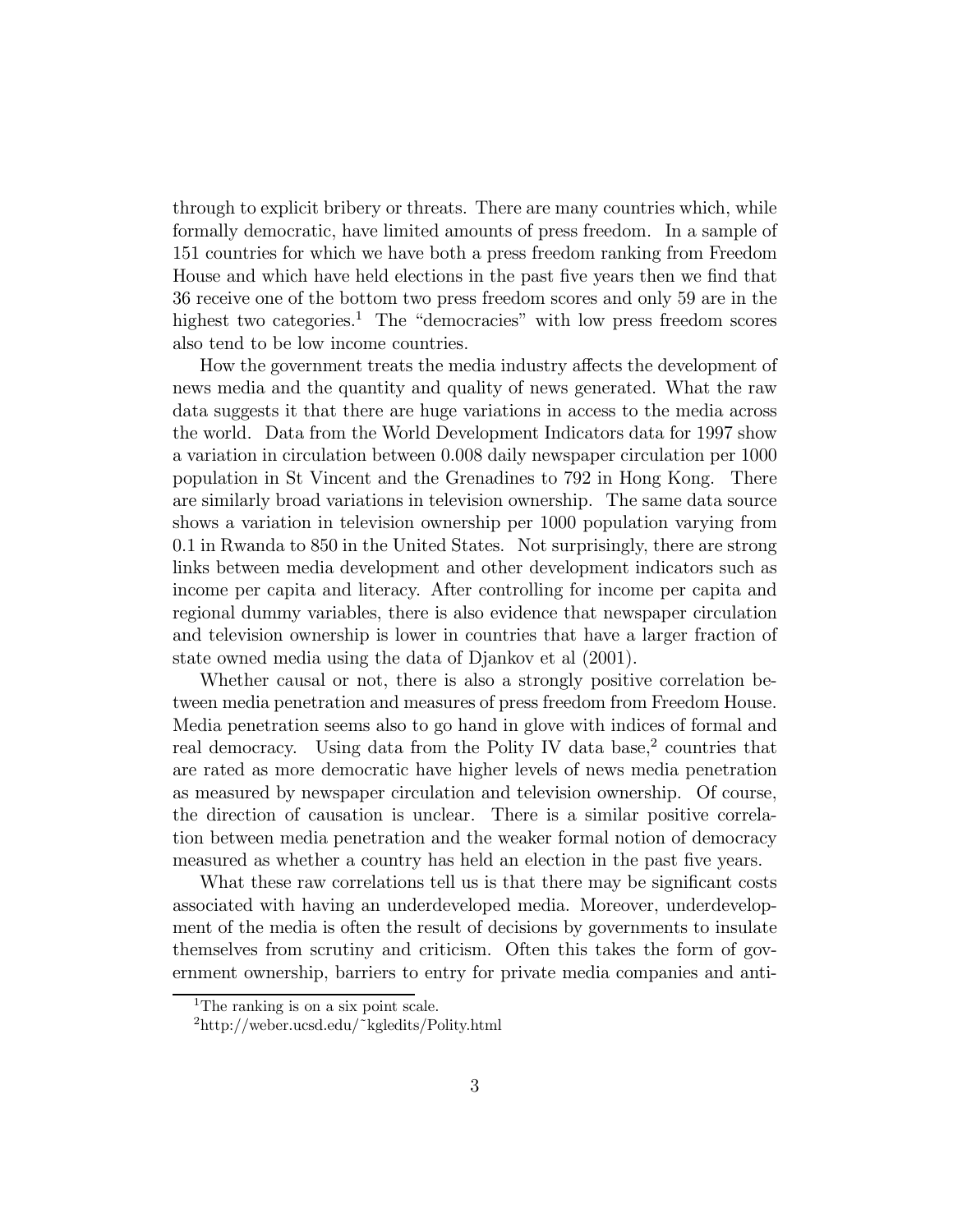defamation laws. While this may be in the interests of government officials, it is often less clear how it serves the public good. Deregulation of the media therefore stands out as a possible powerful policy lever that could be used to promote accountability in the underdeveloped world. How such deregulation could be implemented in the face of government opposition is a challenge that needs to be faced.

The chapter is organized as follows. In the next section, we discuss how the media can mitigate political agency problems in theory. We first discuss how the media can reduce or improve the efficiency of the political system, assuming that the media operates freely. We then discuss the theory of media capture. Section three reviews the evidence both from within country and cross country studies. Section four concludes.

# 2 Intellectual Framework

This section lays out the political agency framework which we view as a useful organizing device for discussing the role of the media in democratic settings. We first discuss the forces that influence the effectiveness of free and independent media. We then discuss what determines the likelihood that media is captured.

### 2.1 Political Agency Problems

A good framework in which to think about the role of the media is one in which citizens are imperfectly informed about the actions of government and the track records of their leaders. To the extent that we believe that politicians may behave opportunistically, and serve their own private agendas ahead of that of the public at large, then politics is a kind of principalagent problem. The principals are the citizens of the polity who finance government activities through taxes and are subject to various regulations, and the agents are the elected officials and bureaucrats who determine policy outcomes.<sup>3</sup>

<sup>&</sup>lt;sup>3</sup>This approach has a long tradition in both political science and economics beginning with Barro (1973) and Ferejon (1986). For recent reviews see, for example, the contributions in Przeworski, Stokes and Manin [1999] and Persson and Tabellini (2000, chapter 4).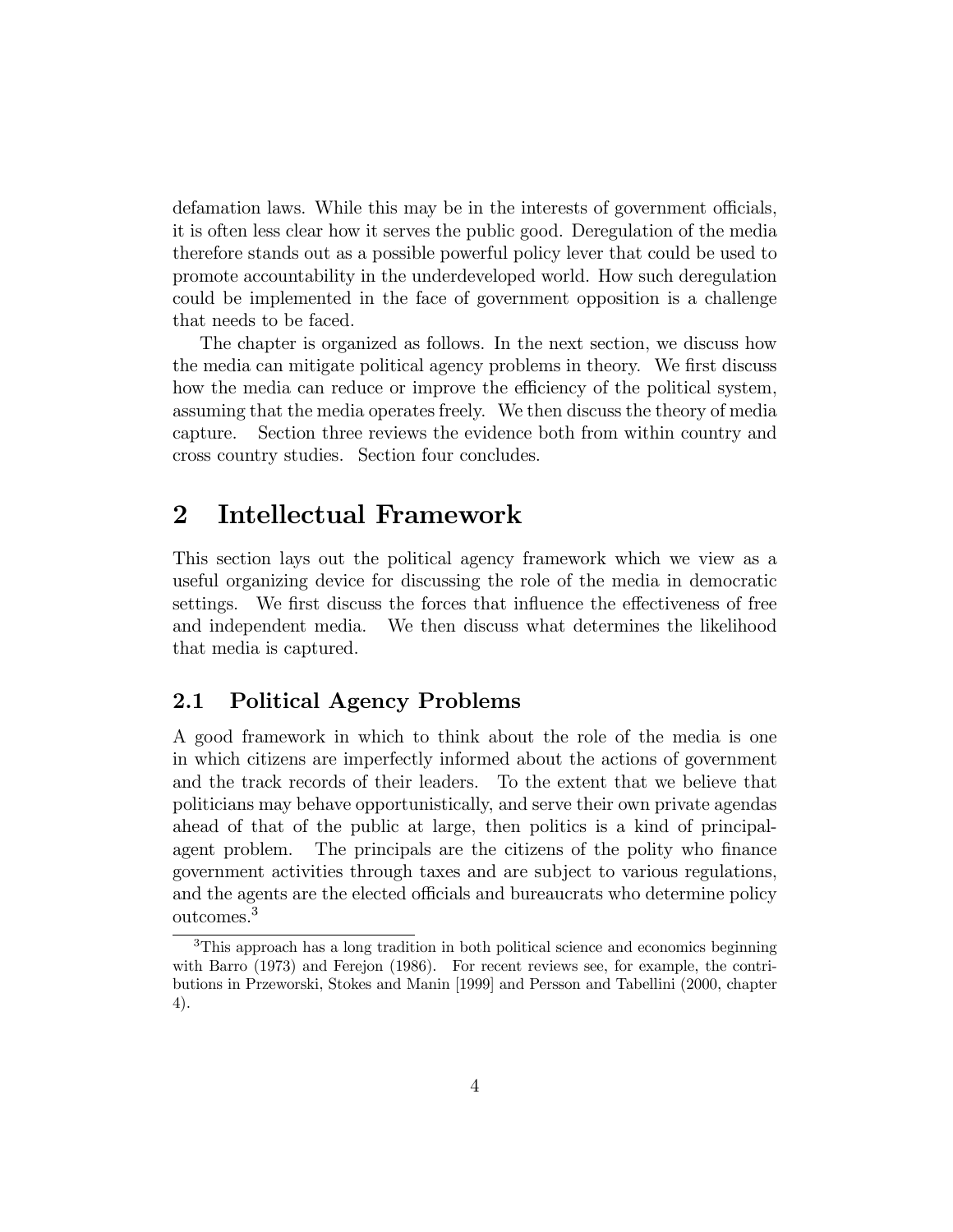There are a couple of features of political agency which distinguish it from other agency relationships that economists have studied. First, the incentive schemes on offer are typically very crude. For example, with politicians, the only sanction typically available (except for cases of gross malfeasance) is not to re-elect. Monetary or other more nuanced incentive contracts are almost never observed. This has the consequence that incentives are mostly implicit, with politicians having to guess what the voters would like them to do, rather than the latter posting performance criteria in advance. Even in the case of lobbying, it is very hard to imagine a very complete contract which specifies the details of what the principals (the lobbyists) desire.

The second distinctive feature is multiplicity of principals. There are many citizens and other actors (such as corporations) who differ in countless ways. Thus even if the incentives could be made explicit, it might be very difficult for the principals to agree on the incentives that they will subject their agents to. Thus, we could easily find principals with diametrically opposed interests wishing to pull the actions of the agents in different directions.

Information availability is at the heart of this agency theoretic view of government and politics. When the principals try to influence policy either via the ballot box or by lobbying, then they do so with limited information about the agents whom they are lobbying. There are both problems of hidden action (moral hazard) – when an agent has discretion to make or take a bribe unbeknown to the citizens, and hidden type (adverse selection) when the motivations and/or competence of the agent is unknown. Effective incentives would ideally punish incumbent politicians for bribe taking and/or incompetency. But if this cannot be widely observed, then doing so is difficult.<sup>4</sup>

There are good reasons for believing that private information gathering exercises by the principals are unlikely to provide sufficient information. This insight is at least as old as Downs (1957) who argued that voters would be "rationally ignorant" about politics because they have significant costs of being informed and negligible benefits — they being only one out of a mass of voters. This rational ignorance comes on top of the usual free-riding

<sup>4</sup>Besley and Case (1995) suggests that there is evidence for the empirical significance of political agency models applied to U.S. Governors, some of whom periodically face a term limit which bars them from running for office again. Incentives for governors to acquire reputations vary at such points — those with re-election incentives have stronger incentives than those without. They find that there are distinct policy differences between Governors in their initial and term-limited terms.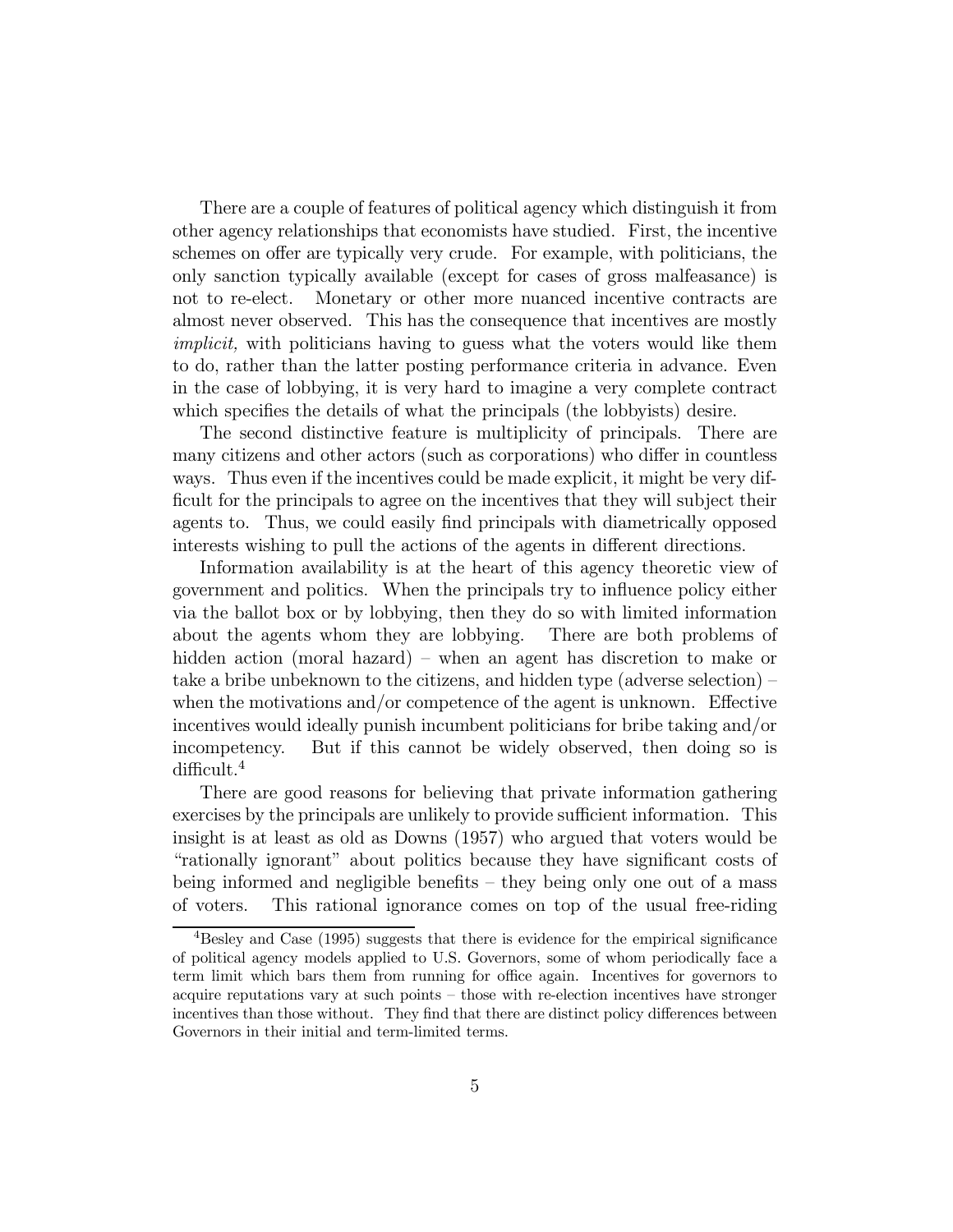problem in voting itself, when a single voter may not find the benefits of voting exceeding the cost. This might suggest great pessimism in the ability to find solutions to political agency problems.

However, there are at least a couple of reasons to be more optimistic. First, there can be significant private gains to becoming informed about policy. Consider the case of old-age pensions. Any rational individual planning for their retirement would have a significant private benefit from understanding the evolving public policy debate in this area. Second, the power of forces such as a civic duty may make private benefit a poor guide to what happens in practice.

The third reason for potential optimism is the primary focus here  $-$  the role of the media. Mass media can be a powerful source of information generation at low cost to citizens. By being bundled with other activities (such as sport or entertainment) many individuals may be induced to regard acquisition of information not as a chore, but as a pleasure, thus raising the general level of awareness about policy and public affairs. This, at least, is the rosy eyed view. Here, we will use the framework of political agency to give a tighter specification of the issues. We will suggest that discussions of the effectiveness of the media can usefully be decomposed into two parts: (i) the forces that enable a free and independent media to induce governments to better serve the public interest; (ii) the forces that lead the government to successfully intervene to silence the media.

### 2.2 Media and Agency

There are three main routes by which non-captured media can affect political outcomes: sorting, discipline and policy salience. We will discuss each of these possibilities in turn and then what features of polities and media markets are likely to give the largest incentive to the media to perform this function.

Sorting refers to the process by which politicians are selected to hold office. The motivation of politicians is a potentially important issue for citizens — some politicians (albeit rarely) such as Gandhi and Nelson Mandela enjoy an almost saintly status while others are reviled. The practical ground is typically intermediate between these two. However, the kind of information provided in the media can potentially be important to voters who are deciding who to put in charge. This would include information about the previous track record of potential office holders. Actions that they perform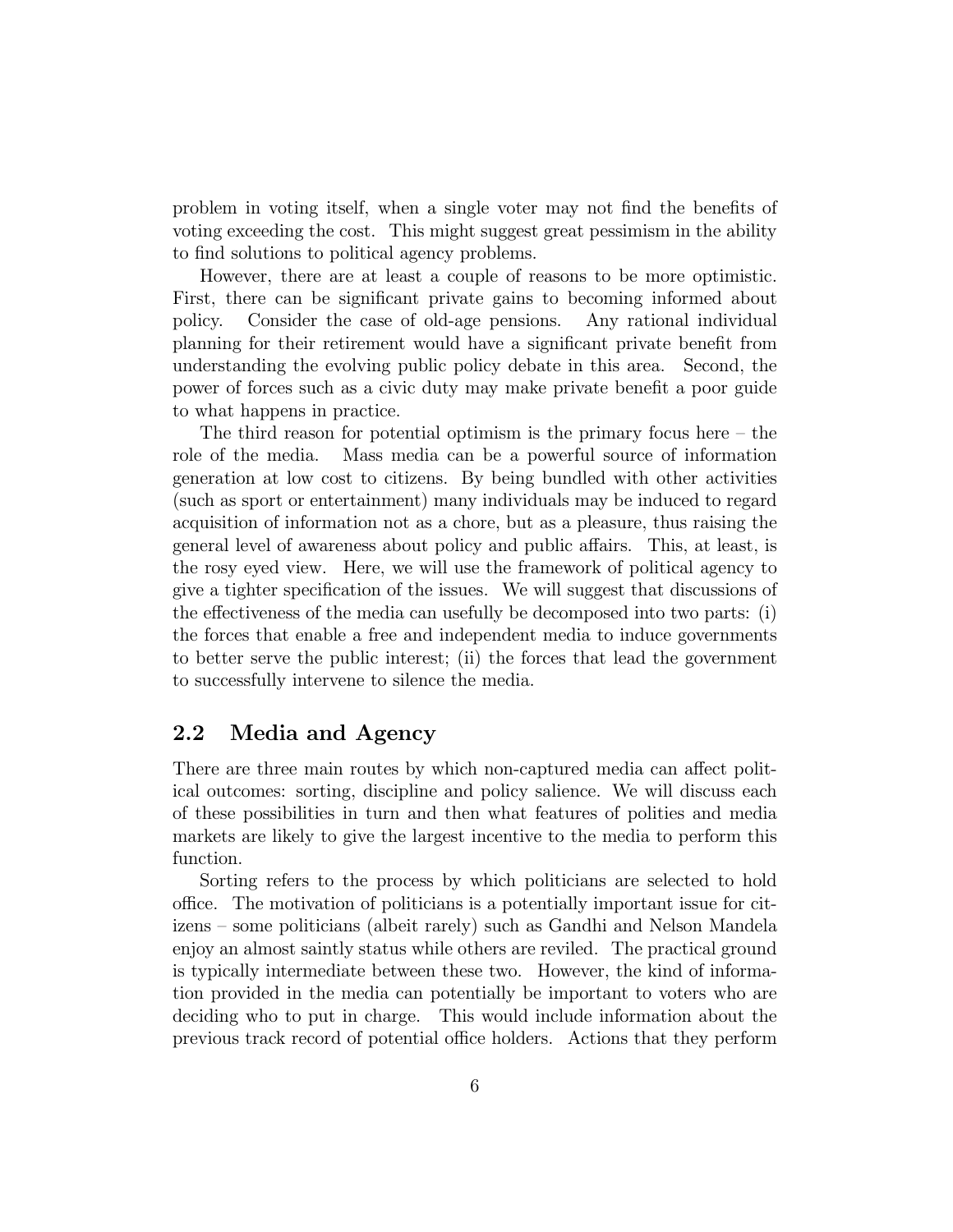in office may also be an important source of information about their underlying motivation or competence. By printing news stories that responsibly cast light on this, the media can be a powerful force. To the extent that sorting is effective, ex post incentives are less necessary.

The role of the media in achieving discipline is most relevant in situations of hidden action. Suppose that a politician is thinking of taking or making a bribe and that the probability that this will become public depends on the efficacy of the media in both discovering it and broadcasting it widely. Then the marginal cost of that action will tend to be higher, potentially deterring the individual from doing so. Thus, we would expect media development to be negatively correlated with such actions leading to better incumbent discipline.

The media can also have an effect on which issues are salient to voters. Besley and Burgess (2002) considers the case of a vulnerable population in a developing country subject to shocks such as droughts and floods. Such populations are dependent on state action to mitigate the impact of these shocks but need political clout to get their interests on the political agenda. One way of achieving this is for politicians to find it worthwhile to develop reputations for being responsive in the event of shocks occurring. This requires that these groups are informed about actions of politicians and that, if they are informed, then the issue is salient among the many other characteristics of politicians that they care about. Assuming that responsiveness of government to droughts or floods is a significant enough issue to these citizens, then more information enhances the salience of this issue at the ballot box and, thereby, creates incentives for politicians to build reputations for being responsive. Mass media can thus play a central role in enhancing responsiveness by providing information that citizens can use to decide whom to vote for.

More generally, by publicizing politicians' stances on particular issues, the media can change the structure of salient issues in elections. This may mean that the media wields considerable influence. In some countries this can be less than benign, depending on the motives of newspaper owners news stories can, for example, publicize events that enhance the salience of ethnic tensions leading to victimization of these groups.

All three of these effects rely on the media providing reliable information. The quality of the news on offer to citizens depends on a number of factors. First, the transparency of the political system is important. In countries without traditions of free information flows, information will tend to be hard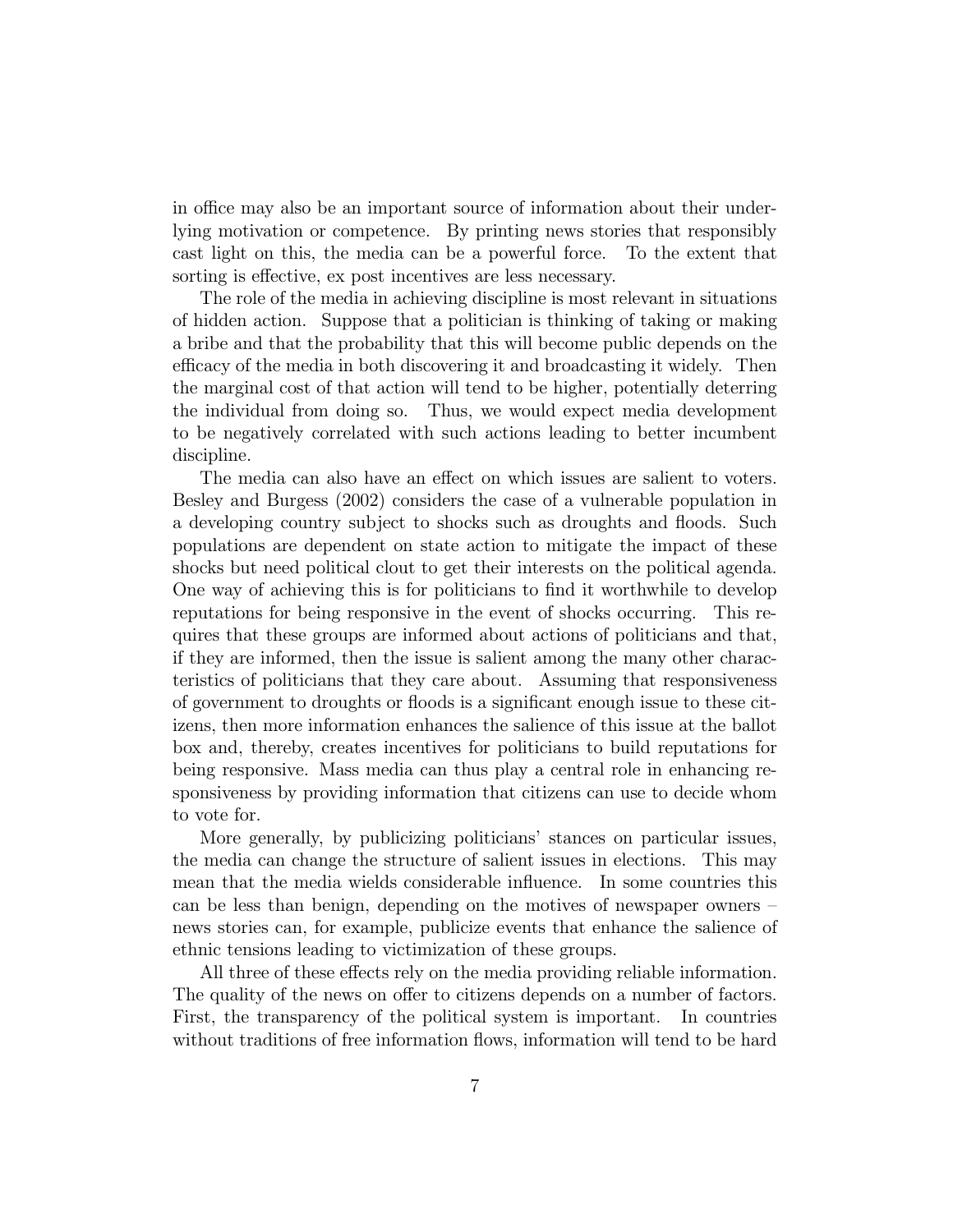to obtain. The extent to which the media will print more speculative news will also be dependent on the legal environment in which the news media operate. For example, the United States allows a public figure defence in libel law and therefore makes it easier for news media to print stories without recourse to libel suits. This contrasts with the UK where libel laws make publishing speculative news stories more difficult.

Also important to news quality will be the methods and traditions of investigative journalism. This may depend on the training of journalists and the extent to which news editors reward investigative activity and allow journalists to devote time to it. It may also rest on some perception of how keen are the citizens of a particular country to be informed and hence the commercial value of breaking important news stories.

### 2.3 Media Capture

As we have just argued, to keep government accountable to the electorate a country needs effective media. In this section we study one of the main obstacles to media effectiveness: the possibility of political capture.

What motivates media? First, they want to reach a large audience. This is true both for newspapers because sale and advertising revenues are linked to circulation and for television stations because of advertising and, where applicable, cable fees. Competition for audience interest pushes the media to look for interesting news and to establish a reputation for reliability.

While the desire to increase market share is common to most industries, there is also a second motivation that derives from the special role of media as political monitors. Anytime someone is monitored, they may be tempted to ingratiate or threaten the monitor in order to get better coverage. In the case of the government and the media this takes a variety of forms. Some are very simple, like cash bribes offered to individual journalists, violent threats, or censorship. Some are more subtle and typically not illegal. The government can pass regulation that benefits the ultimate owner of a particular media outlet. For instance, if a newspaper is owned by an industrial conglomerate which also owns a car company, beneficial regulation can take the form of a tariff on car imports.

To ascertain which of the two motivations we should expect to prevail, Besley and Prat (2001) build a simple model of media capture. There are three classes of players: voters, politicians, and media. Voters are rational and, for simplicity, they have homogeneous preferences. Their problem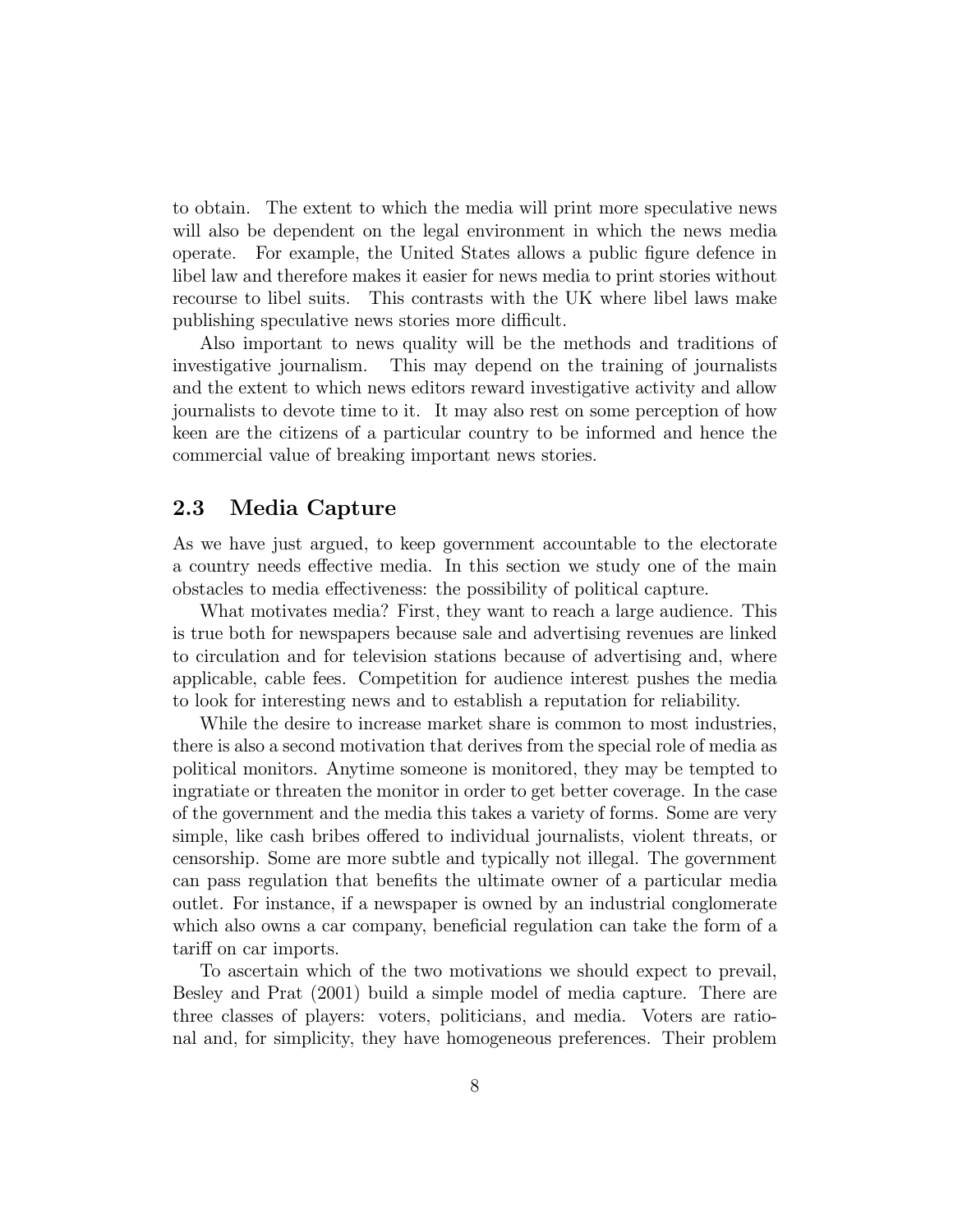is they cannot monitor their politicians directly. All the information they receive comes from the media.

The political side of the model is represented by a standard two-period accountability problem. In the first period, a politician (the incumbent) is exogenously put in power. The type of the incumbent (good or bad) is not directly observable. At the end of the first period, an election is held in which voters can re-elect the incumbent or replace her with a challenger of random type. In the second period, the candidate who wins the election is in power.

The media industry is made up of  $n$  a priori identical outlets. With some probability, they receive verifiable news on the type of the politician, which they can report to the public (for simplicity we assume that they are either all informed or all uninformed). We assume that a media outlet cannot fabricate news and that an outlet that reports informative news has a higher audience than one that reports no news. Moreover, the audience share of an outlet that reports news is decreasing in the number of other outlets that report news. The best case for an outlet is to be the only one to break news.

We also assume that news can only be bad, that is one may have verifiable information that a politician is bad but not that she is good. This assumption is not restrictive for our purposes because the government would never want to suppress positive news. The important assumption is that news cannot be fabricated. Allowing for that - while keeping the assumption that voters are rational - would make the analysis very difficult. The credibility of media would arise as a result of a complex signalling game.

The revenue of a media outlet has two components that correspond to the two motivations discussed above. The first is an increasing function of audience. The second is a transfer from the government (which should be interpreted loosely as favorable regulation). The cost to the politician of making a transfer of a given value to the outlet depends on transaction costs. This is because some forms of transfer may be illegal or politically costly, while others can be disguised as normal policy making. More about transaction costs will be said later.

The timing of the game is as follows: (1) The media outlets receive or do not receive verifiable information about the incumbent; (2) The incumbent knows what information the media got and makes them transfer offers; (3) Each outlet chooses whether to accept or reject the offer; (4) The outlets that accept the offer suppress their information; the ones that reject it report their information to voters; (5) Voters re-elect the incumbent or replace her with a challenger.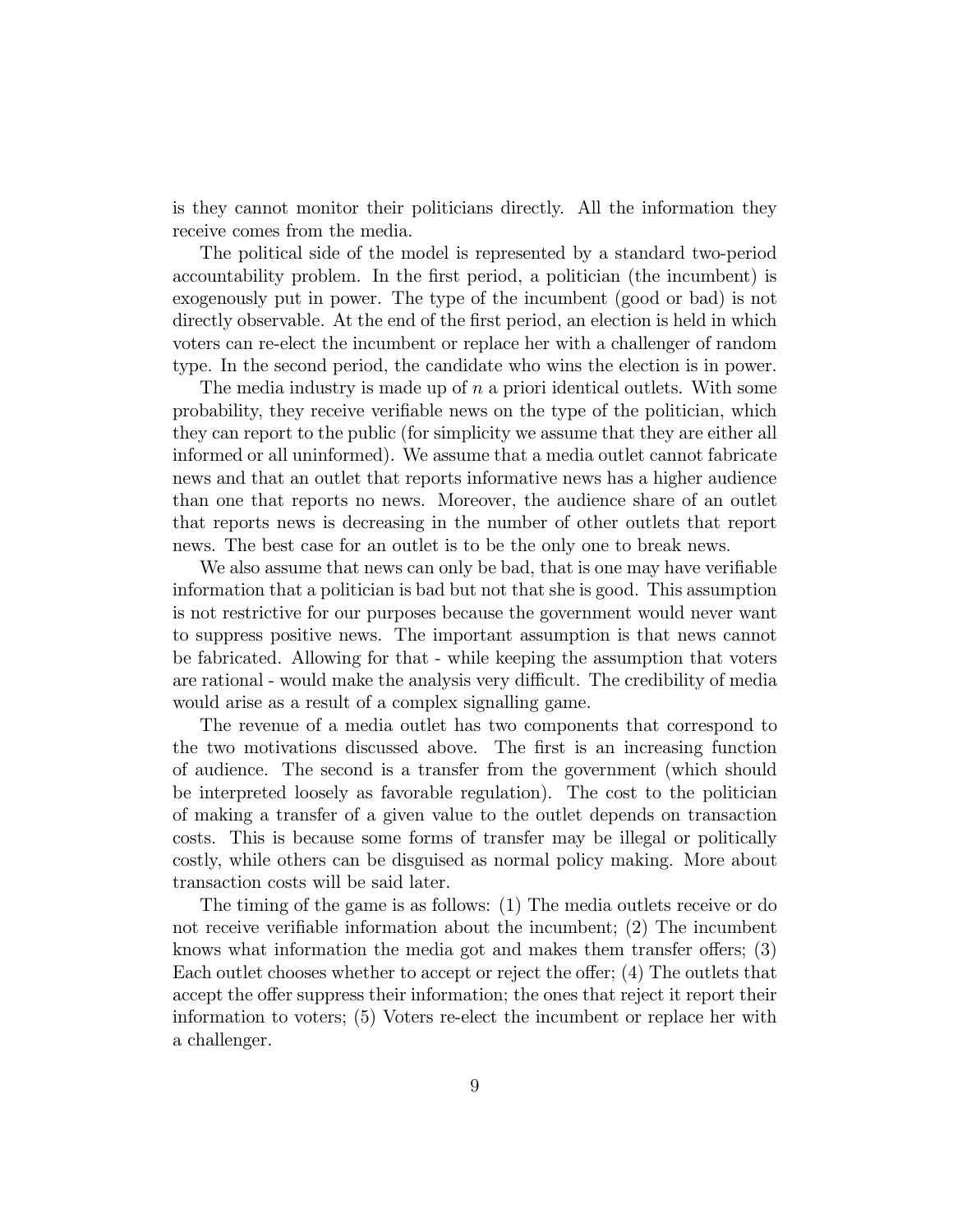In searching for the equilibrium of this game, the main question is whether the incumbent finds it profitable to buy off the media industry or not. If an outlet thinks that all the other outlets are going to be quiet, then its incentive to reject the incumbent's offer goes up because it would be the only one to break news to voters and it would gain a large audience. This means that, in an equilibrium in which all media sell out, the incumbent must pay each outlet as if it were the only one who could break news. Even if we keep the total industry potential revenues constant, increasing the number of media outlets makes it more expensive for the incumbent to buy their silence. This is the sense in which media pluralism is good for media independence.

Besides the number of outlets, the other parameters that determine whether media are captured or not in equilibrium are transaction costs and the amount of audience-related revenues. Both decrease the likelihood that the incumbent manages to silence media. Instead, the probability that media are informed does not affect media capture but of course it increases the probability that voters are informed.

This model can be extended in a number of directions. Besides having a "type", the politician may choose the amount of rent extraction activity she carries out. The larger the rent, the higher the probability that the media are able to spot her. Then, media monitoring does not only weed out bad politicians but has also a discipline effect because it makes dishonest politicians more likely to get caught. This creates a U-shaped relation between media effectiveness and political turnover. The probability that the incumbent is replaced is low both when the effectiveness is very low (because no politician is ever caught) and when the effectiveness is very high (because no politician dares to extract rent). Other possible extensions include ideological media, vertical differentiation, and endogenous entry.<sup>5</sup>

To summarize, the media capture model yields several testable implications. The probability of media capture, and hence of bad political outcomes such as corruption, depends positively on the following variables: media industry concentration, transaction costs, and audience-related revenues.

Transaction costs are particularly interesting. One should expect that they depend on media ownership. If the outlet is state-owned, the government may appoint the management and control the resources. If it is owned by a family or has a controlling shareholder, the government can pass regulation favoring the interest of the owners. If it is a widely-held corporation,

<sup>5</sup>See Besley and Prat (2001) for details.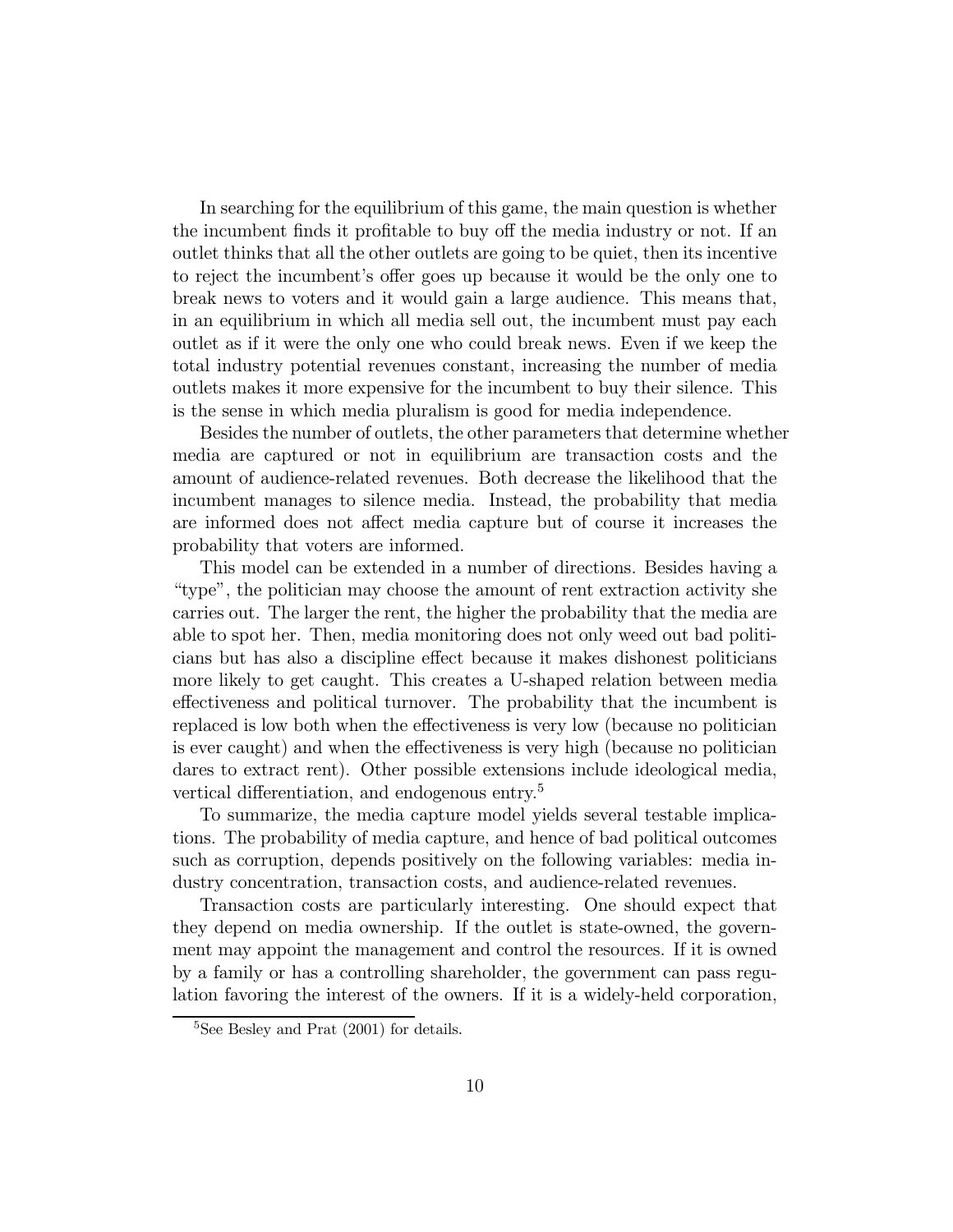then the government cannot benefit the owners directly but has to do some direct transfer to the outlet. Finally, if the owner is a foreign entity transfers may become very difficult.

### 3 Empirical Evidence

Our analytical framework has served to identify a number of channels through which mass media can influence policy making. Information provided via the media can be used in voting decisions. This can both increase the salience of particular issues and of selecting politicians which act in the public interest. A free press can also serve as a direct check on the excesses of politicians. Therefore we might expect some effects of factors like corruption. In general, it is not easy to find reliable evidence to match with the richness of the theoretical possibilities. In this section we review the limited available evidence. What we know comes mainly from fairly reduced form cross-country evidence. This is a notoriously difficult context to study with directions of causality being near impossible to discern and highly imperfect measures of most variables. A more promising approach is to exploit data from within countries that for one reason or another exhibit variation in media activity. A case in point is India where state level media institutions vary significantly. We will discuss the findings that are available from this and other contexts. Given its greater reliability we discuss the within country evidence first and follow this by an assessment of what can be learned from cross-country studies.

### 3.1 Evidence from India

The tradition of free and independent press has permeated somewhat into the developing world. A prominent example is India which has a newspaper industry that is distinguished from the bulk of other low income countries by being both free and independent (Ram, 1991). Sen (1984) has attributed a major role to this factor in explaining why India has not experienced any major famines in the post Independence era. He observes that "India has not had a famine since independence, and given the nature of Indian politics and society, it is not likely that India can have a famine even in years of great food problems. The government cannot afford to fail to take prompt action when large-scale starvation threatens. Newspapers play an important part in this,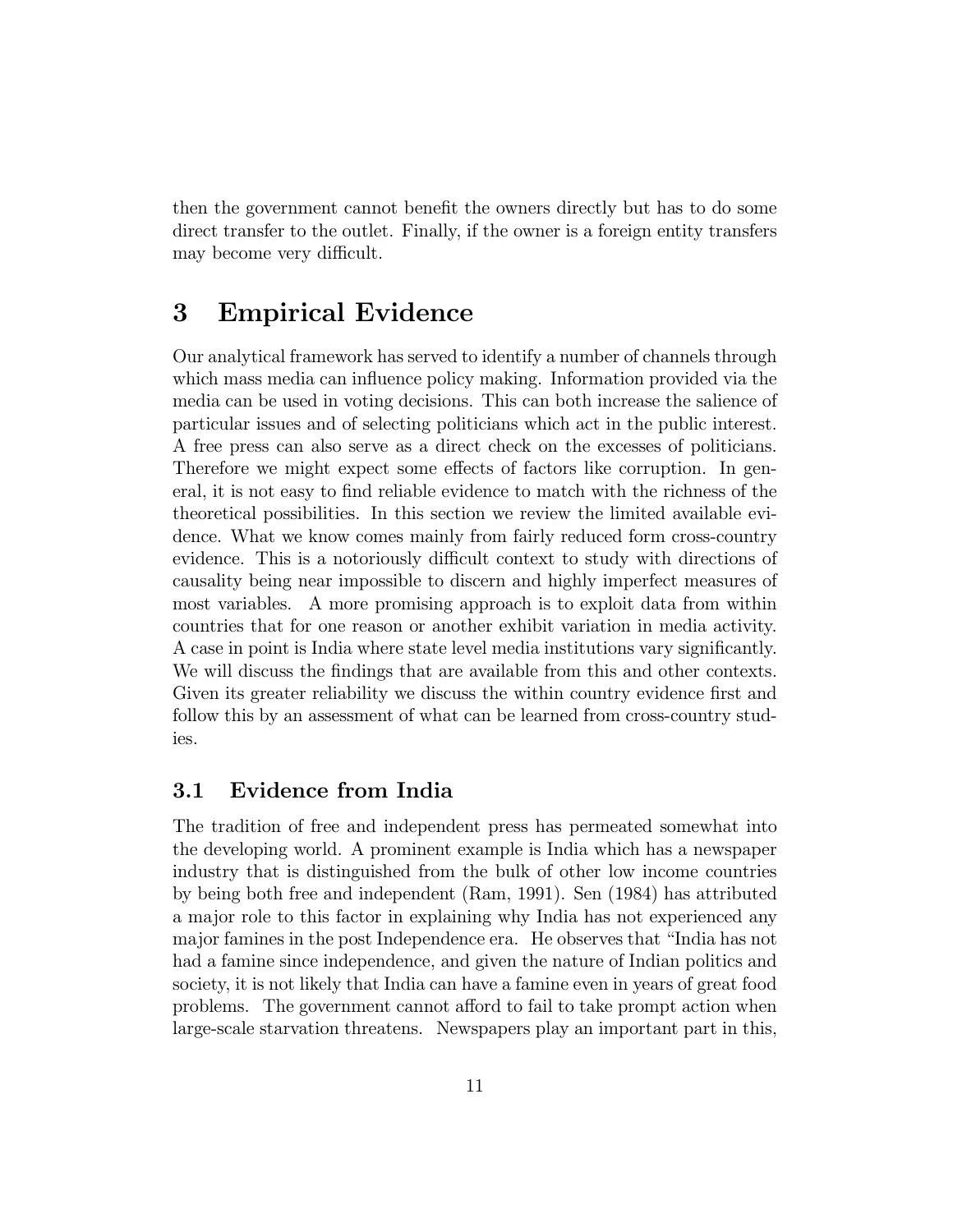in making the facts known and forcing the challenge to be faced." (page 84). In contrast, the lack of democracy and of freedom of information have been pointed to as reasons behind why China experienced a major famine between 1958 and 1961 with excess mortality figures ranging between 16.5 and 29.5 million. Representative democracy and the media have also been identified as factors in African countries which have been successful in preventing famines (see Dreze and Sen, 1989). As the Sen statement makes clear media increases the salience of government performance in famine situations by providing information on the actions of politicians which citizens can use in their voting decisions.

Though suggestive the Sen analysis does not establish a robust link between development of mass media and government responsiveness. Analysis of the role of media in influencing government policy has recently been deepened by Besley and Burgess (2002). Using panel data for Indian states for the 1958-1992 period, they look at two policy response systems. First, public distribution of food as a response to falls in food production associated with droughts. Second, spending on calamity relief as a response to crop damage caused by floods. They then examine how newspapers and politics affect how responsive state governments in India are to these shocks. They find that higher newspaper circulation is associated with government being more responsive to falls in food production and flood damage. The magnitudes of the effects that they find is large  $-$  a 10% drop in food production is associated with a 1% increase in public food distribution in states which are at the median in terms of newspaper circulation per capita whereas for states that are in the 75% percentile a 10% drop in food production is associated with a 2.28% increase in public food distribution. Interestingly Besley and Burgess (2002) find that it is newspapers published in the regional languages that are driving their results.<sup>6</sup> This makes sense – it is regional language news papers that report on localized shocks and are more likely to be read by local vulnerable groups and politicians. These results hold up in the face of a whole array of robustness checks. Thus we have strong evidence that even within India variation newspaper circulation can explain how responsive government is to the needs of its citizenry.

 $6$ We have data on newspaper circulation broken down into nineteen different languages. Hindi and English (at least in part) are national in scope whereas the remainder tend to be state specific. Poor, vulnerable populations will tend to be conversant in the state specific language. In our regressions therefore newspaper circulation is broken out into Hindi, English and "Other".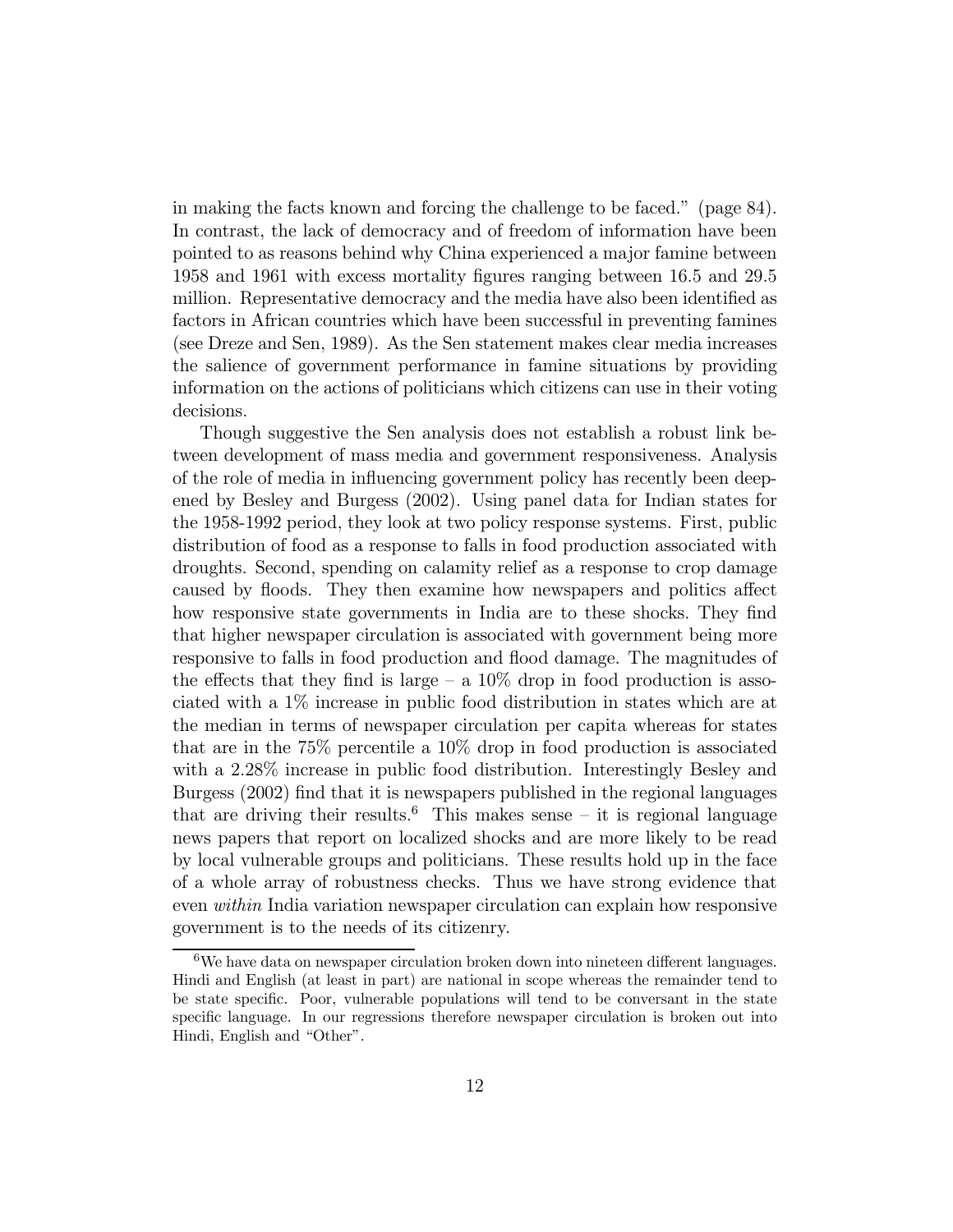In line with political agency theory it is the interplay between mass media and political institutions that determines government responsiveness. Besley and Burgess (2002) examine how various political factors influence government responsiveness. They find that political turnout increases how responsive state governments are to drought and flood shocks. Greater political competition is also associated with greater responsiveness. This makes sense as higher turnout and more intense political competition will increase the incentives for politicians to build reputations for being responsive to the needs of their citizens.

Table 1 is taken from Besley and Burgess (2001) and gives the rank of a measure of state level responsiveness in public food distribution in India along with rankings of other state characteristics. The responsiveness measure tells us how much food, on average, us publicly distributed as a response to food production changes in a given state. According to this measure, Kerala is the most responsive and Bihar the least responsive state. The striking feature of this ranking is how weakly this responsiveness measure relates to the income per capita ranking. However, the rank of newspaper circulation follows the responsiveness ranking quite closely.

These results along with those in Besley and Burgess (2002) are strongly supportive of the notion that mass media helps to solve political agency problems and make governments more accountable. The intuition of what is driving the results is simple  $-$  by making the actions of the politicians more transparent the media is providing information to citizens as to the likelihood that they will protected in the future. Citizens in turn are using this information in their voting decisions. Politicians realize this and this creates an incentive for politicians to be responsive to shocks. Note that this incentive is present even where politicians have no inherent interest in protecting citizens and are only doing so in the interests of garnering the votes of vulnerable citizens. Mass media thus affects responsiveness both by increasing the salience of the social protection issue and by affecting the selection of politicians via voting.

The Indian evidence is consistent with other recent country studies suggesting that media can have effects on policy making. For example, Yates and Stroup (2000) look at pesticide decisions by the U.S. Environmental Protection Agency and find that more draconian standards are set where more newspaper articles about safety have been published historically. This fits with the idea that issue salience can change with the media. Larcinese (2001) finds that mass media both determines the political knowledge of cit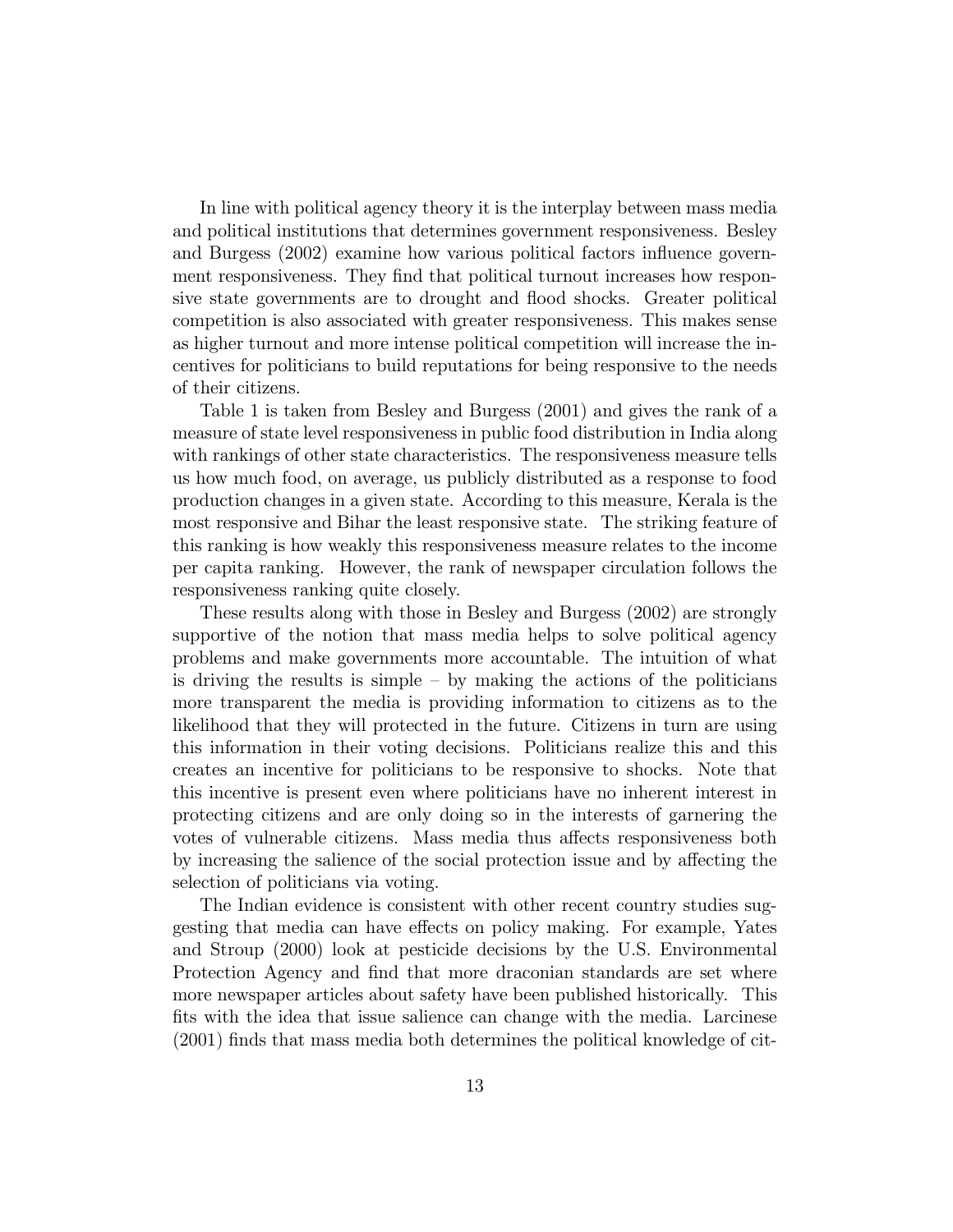izens and also drives turnout in data from the UK. Strömberg (2001) relates New Deal spending in county level data for the United States to radio ownership, finding a positive association between the two which suggests that areas with higher penetration of ratios were more successful at attracting New Deal spending. What makes the Indian evidence particular poignant is the fact that it comes from a low income country.

#### 3.2 Evidence from Cross-Country Data

A number of corruption measures have recently become available for different countries. It is interesting to see whether measures of press freedom are correlated with these measures. In accordance with the theoretical discussion above, we would expect that greater press scrutiny would be associated with lower corruption. Ahrend (2001) and Brunetti and Weder (1999) have carried out exercises along these lines and show that there is a negative correlation between press freedom measures and corruption in cross country data. It is difficult, however, to draw causal influences from such findings, if media can be captured by corrupt governments who can then get away with even greater corruption, then the two would co-determined without one causing the other. To make further progress, we need to measure features of the media market which may make media capture more or less likely — proxies for the transactions costs discussed in Besley and Prat (2001).

One promising route takes advantage of the data on media ownership collected in Djankov et al (2001). It seems plausible to think that state ownership of the media, in particular, will lower the cost of capturing the media. Suggestive of this idea, Djankov et al (2001) find that higher corruption is found in countries with fewer state owned newspapers. They find no effect for television.

Using the same data Besley and Prat (2001) also look at corruption as an outcome. Using three different sources of data on corruption, they find that corruption is negatively correlated with foreign ownership of the media. This finding is robust to including a wide variety of different control variables. They interpret this finding as evidence that foreign ownership may be correlated with factors that make the media a more effective information generating device.

The Djankov et al (2001) and Besley and Prat (2001) results together point to the need for us to better understand what determines media capture. A rough way of measuring media capture empirically is to look at whether a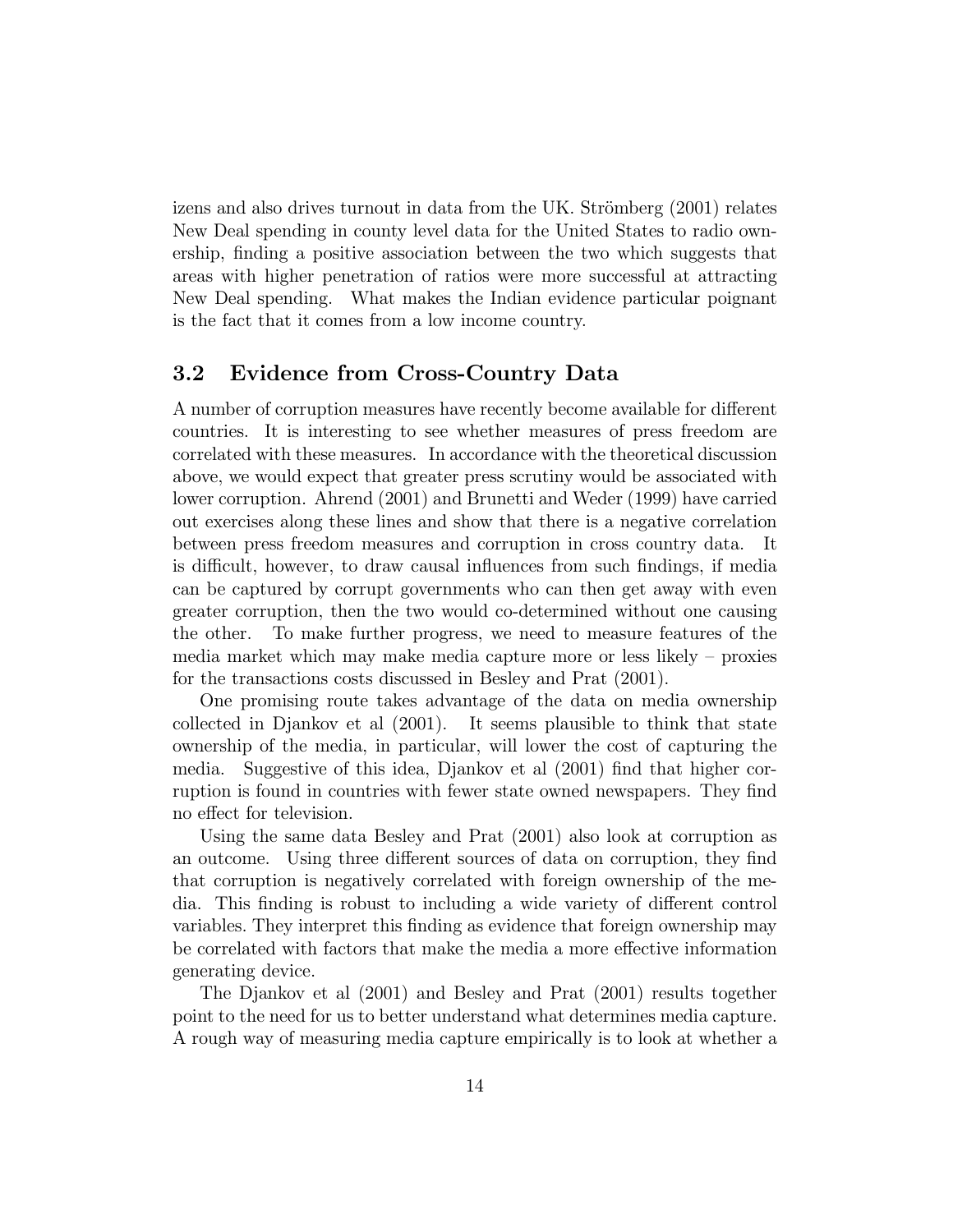country's press freedom is given a score of less than or equal to 2 on Freedom House's six point scale.<sup>7</sup> We can then ask which characteristics of a country's media market are significant correlated with media capture so measured. To do this, we exploit the data of Djankov et al (2001). Specifically, we include three variables: the extent of foreign ownership, the extent of state ownership and a measure of ownership concentration. In line with Besley and Prat (2001)'s theoretical predictions, capture is more likely if there is more state ownership of newspapers and there is greater concentration in ownership of newspapers. The latter suggests that media capture is affected by media plurality. Unlike the case of corruption as an outcome, there is no significant effect of foreign ownership on the probability of capture.

Besley and Prat (2001) also ask whether the observed correlation between media ownership and political outcomes is because private or foreign ownership makes media more efficient or because it makes them less susceptible to political capture. Using perceived media independence as an instrumental variable, it is possible to run a test to check whether, conditional on being non-captured, media ownership influences political outcomes. In the case of private ownership, there appears to be no efficiency gain. The beneficial effect of having private media comes only from the fact that they are less likely to be captured. Instead, in the case of foreign media, the overidentification test fails, and one cannot exclude that both the efficiency and the non-capture channels are active.

These relationships can be seen graphically in Figures 1 and 2. Figure 1 plots press freedom (measured on 1-6 scale) against the degree of state ownership of newspapers using the data from Djankov et al (2001) and Besley and Prat (2001). A high press freedom score denotes more freedom. The line gives the regression line between these points emphasizing the downward sloping relationship. If we define press capture as a having a press freedom score less than or equal to three, we can predict the probability that press will be captured. We do so off of three variables: state ownership of newspapers, foreign ownership of newspapers and concentration in newspaper ownership. We then graph the International Country Risk Guide corruption measure (also on a 1-6 scale) against our predicted probability of capture. The result is given in Figure 2. The upward sloping pattern in the data should now be clear — with countries with a higher probability of being captured having more corruption. While crude, they illustrate how the cross-country data

<sup>7</sup>This is closely related to the empirical analysis of Besley and Prat (2001).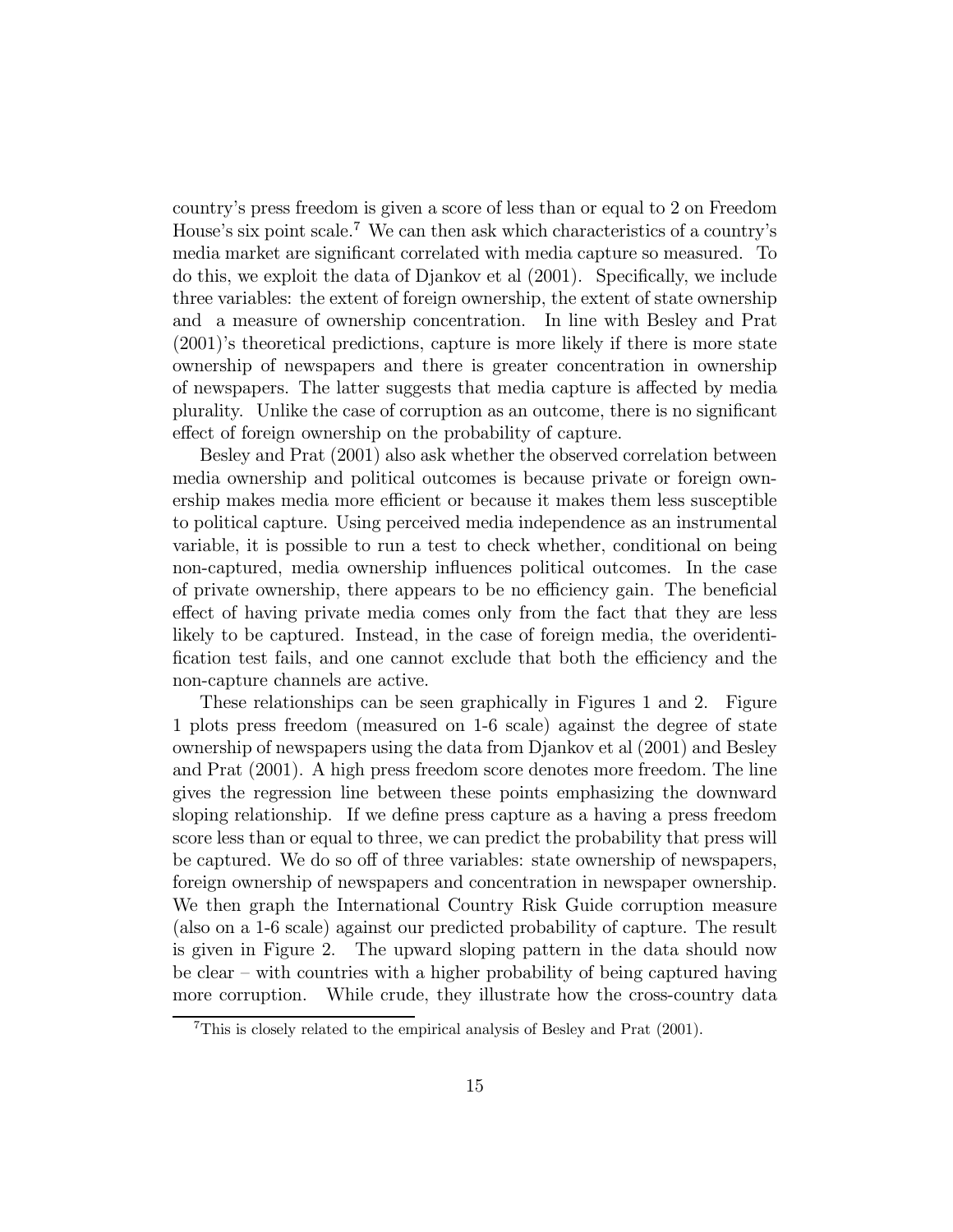can be used to inform the theoretical discussion.

Djankov et al (2001) also casts light on the political salience argument since they find that a very broad array of welfare and policy indicators respond positively to a lower fraction of state ownership of newspaper. If one takes ownership as being correlated with the quality of the information generation process. This would be true, for example, if profit motivated media invest more in finding out important news stories. Then, the changing policy priorities found in the data are consistent with the idea that issue salience is changing with development of the media.

# 4 Concluding Remarks

Worldwide there has been a drive to make governments more accountable to the needs of citizens. The governance agenda has been pushed by a range of actors from domestic and international NGOs through to the international financial organizations. Though there is widespread consensus on the need to improve accountability it is much less clear what mechanisms might be used to achieve this. This chapter marshals evidence which suggests that a free and independent press working in conjunction with democratic institutions can make governments more responsive to the needs to citizens. Political agency models have proved to be a useful foundation for thinking about the role of the media since they put the importance of information in the political process at centre stage. We have discussed the various chains of influence via which the media can have an important input into the policy process according to such models. We then argue that the models have some empirical mileage with evidence tying the electoral process, the media and government actions together. While the empirical literature is in its infancy, the data certainly suggests that the message that the media sector has a role of play in political agency has some link to the facts. Understanding better what makes governments better servants of the people, and how strengthening institutions supports this role, defines a rich agenda for future work in political economy.

Our central conclusion must be that a free and independent media should not be viewed as a luxury that only rich countries can afford. Instead our analysis suggests that it should be viewed as a requisite and integral part of representative democracy. A key question then is what directions of reform can strengthen the role of media in promoting accountability. The question of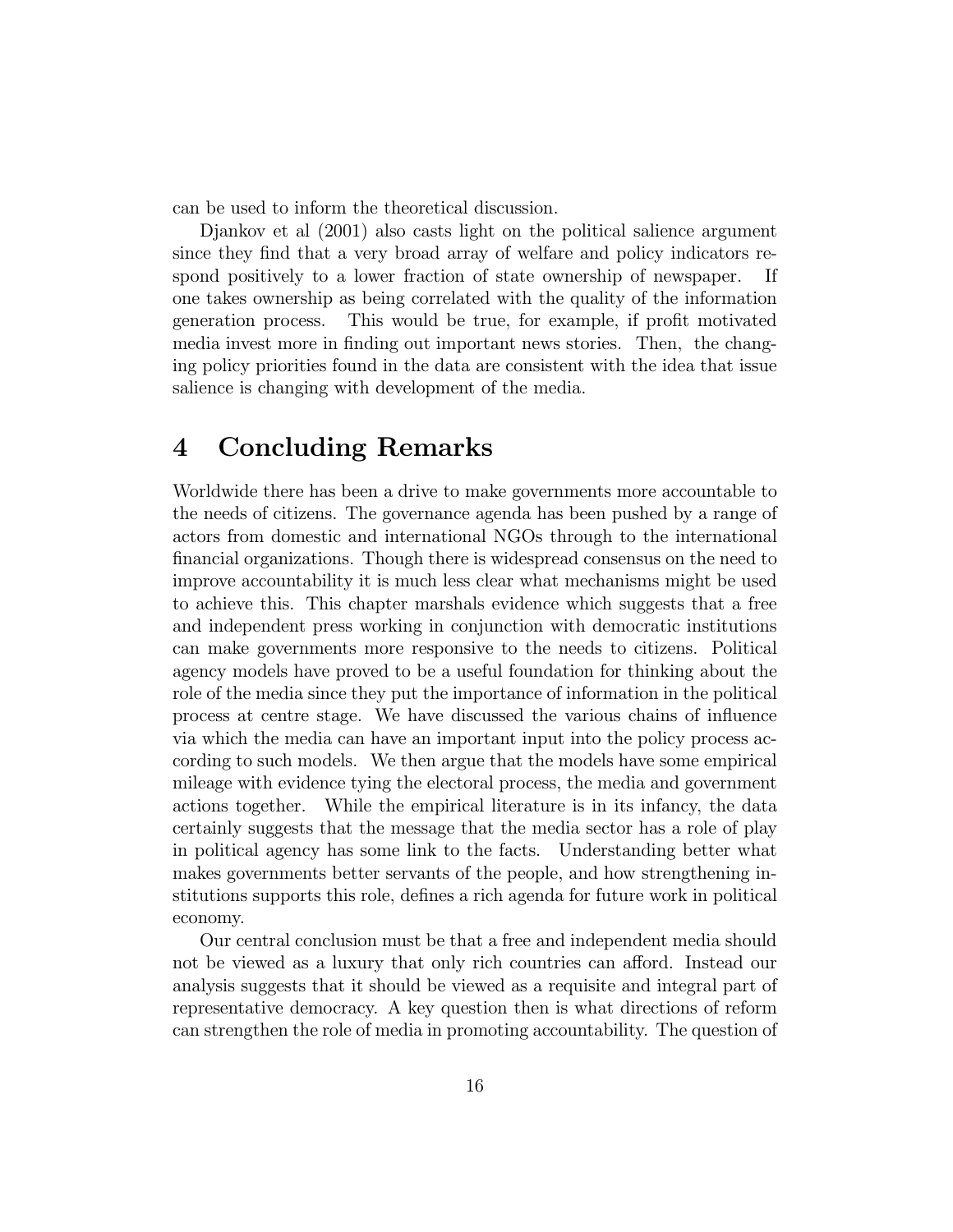media regulation is a central question here. In past decades, most countries had heavy industry-specific rules for the press and for broadcasting. Instead, in the 90's many developed countries (including the US and the EU) have seen a dramatic shift in the philosophy behind media regulation. The new paradigm is that media should be ruled by the same basic competition policy principles that are applied to the other industries, which in turn are mostly based on laissez faire except when it can be proven that consumer welfare is hurt. This has led to the elimination of media-specific rules, such as restrictions on ownership, concentration, and pricing. However, it should by now be clear that media is a different industry because of its role as political watchdog. Consumer welfare, defined in terms of the interest of customers (viewers and advertisers), is a limiting notion in that it does not take into account the effect of the industry on voters' welfare. Future research in the area should re-evaluate existing regulatory regimes in this new light.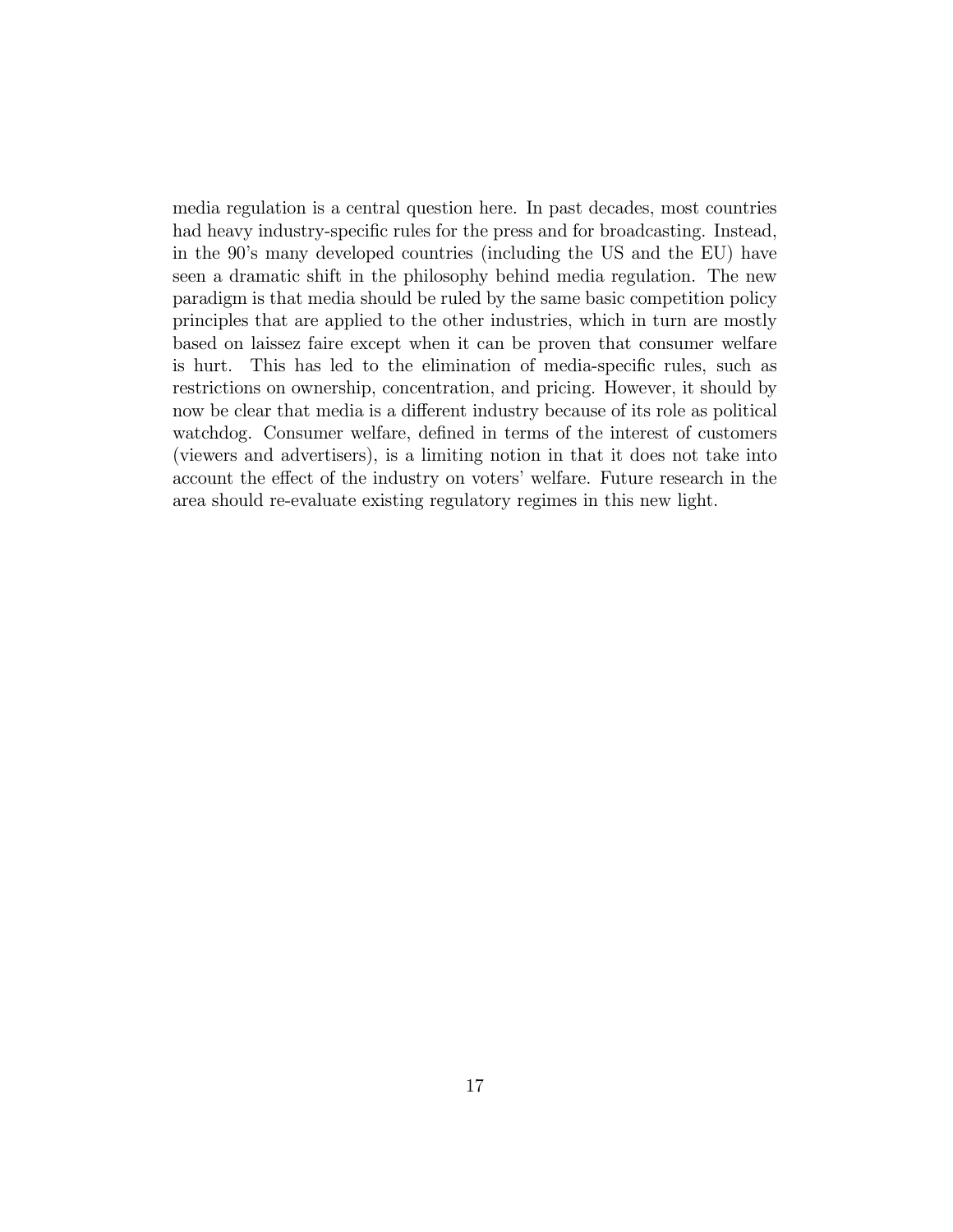### References

- [1] Ahrend, Rudiger, [2001], "Press Freedom, Human Capital and Corruption," typescript
- [2] Barro, Robert, [1973]: "The control of politicians: An economic model," Public Choice, 14, 19—42.
- [3] Besley, Timothy and Robin Burgess, [2001], "Political Agency, Government Responsiveness and the Role of the Media", European Economic Review, 45(4-6), 629-40.
- [4] Besley, Timothy and Robin Burgess, [2002], "The Political Economy of Government Responsiveness: Theory and Evidence from India," forthcoming in Quarterly Journal of Economics.
- [5] Besley, Timothy J. and Anne C. Case, [1995], "Does Political Accountability Affect Economic Policy Choices? Evidence From Gubernatorial Term Limits, Quarterly Journal of Economics 110(3), 769-98.
- [6] Besley, Timothy and Andrea Prat, [2001], "Handcuffs for the Grabbing Hand?: Media Capture and Political Accountability," typescript, LSE.
- [7] Brunetti, Aymo, and Beatrice Weder, [1999], "A Free Press is Bad News for Corruption," typescript, University of Basel.
- [8] Downs, Anthony, [1957], An Economic Theory of Democracy, New York: Harper Collins.
- [9] Djankov, Simeon, Caralee McLeish, Tatiana Nenova, and Andrei Shleifer [2001], "Who Owns the Media?" typescript.
- [10] Dreze, Jean and Amartya Sen, [1989], Hunger and Public Action (Oxford, Clarendon Press)
- [11] Ferejohn, John, [1986]: "Incumbent performance and electoral control," Public Choice, 50, 5—25.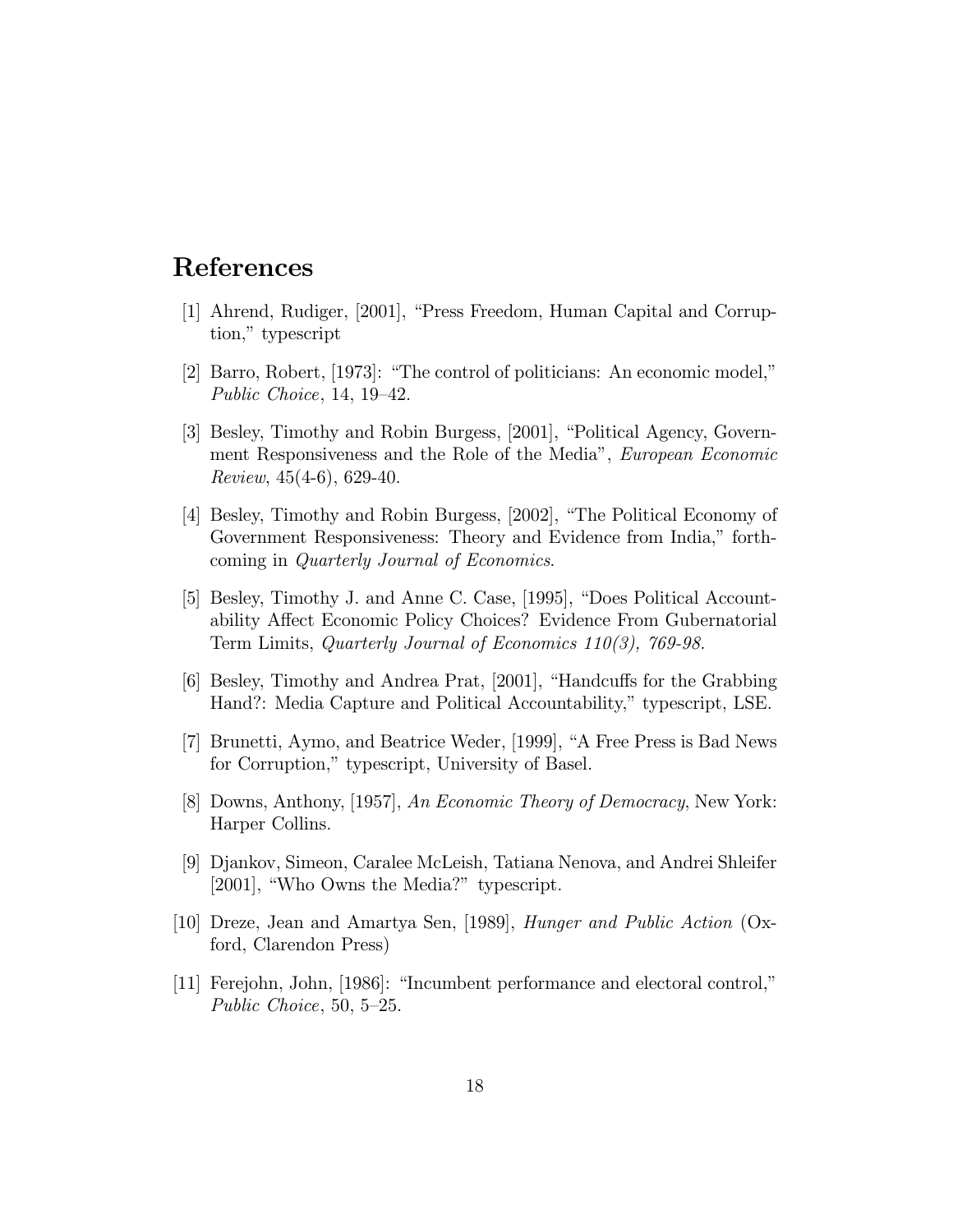- [12] Larcinese, Valentino, [2001] "Information acquisition, ideology and turnout: theory and evidence from Britain" typescript, LSE
- [13] Persson, Torsten and Guido Tabellini, [2000], Political Economics: Explaining Economic Policy, Cambridge, MIT Press.
- [14] Przeworski. Adam, Susan C. Stokes and Bernard Manin, [1999], Democracy, Accountability, and Representation, Cambridge: Cambridge University Press.
- [15] Ram, N. [1991]: An Independent Press and Anti-Hunger Strategies: The Indian Experience in Dreze, J. and Sen. A. The Political Economy of Hunger Vol 1 (Oxford: Oxford University Press)
- [16] Sen, Amartya, [1981], Poverty and Famines, (Oxford: Oxford University Press)
- [17] Sen, Amartya, [1984], "Food Battles: conflicts in the access to food," Food and Nutrition, 10(1), 81-89.
- [18] Strömberg, David, [2000], "Radio's Impact on the New Deal," typescript, Department of Economics, IES, Stockholm.
- [19] Yates, Andrew J. and Richard L. Stroup, [2000], "Media Coverage and EPA Pesticide Decisions," Public Choice, 102, 297-312.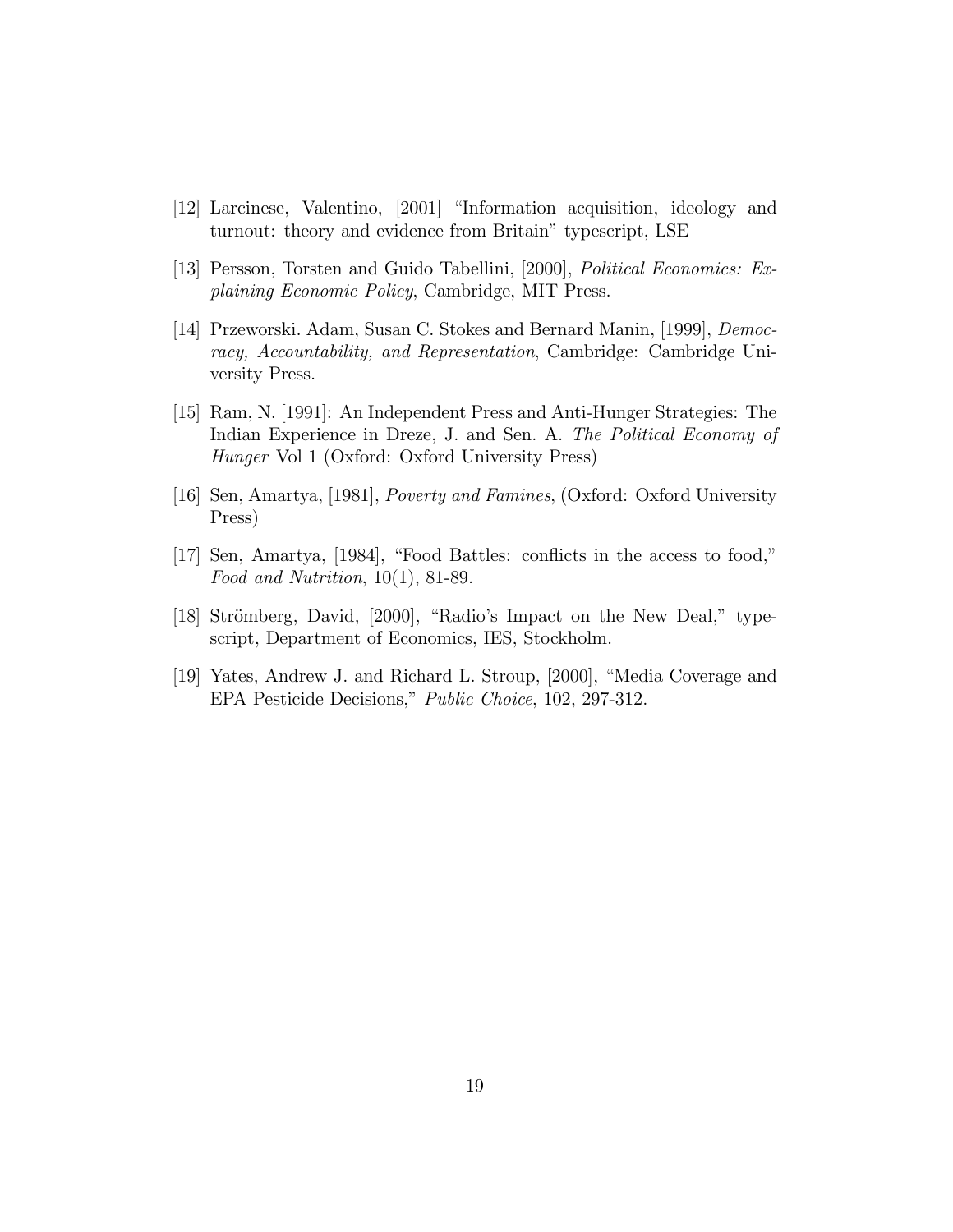### TABLE 1: RANKING OF SIXTEEN INDIAN STATES IN RESPONSIVENESS AND OTHER VARIABLES  $(1 = HIGHEST)$

| State name           | Responsiveness Per capita | income         | Per capita<br>newspaper<br>circulation |
|----------------------|---------------------------|----------------|----------------------------------------|
|                      |                           |                |                                        |
| Kerala               | 1                         | 13             | 1                                      |
| Maharashtra          | 2                         | 3              | $\overline{2}$                         |
| <b>West Bengal</b>   | 3                         | 5              | 4                                      |
| <b>Tamil Nadu</b>    | 4                         | 8              | 3                                      |
| Gujarat              | 5                         | 4              | 6                                      |
| Assam                | 6                         | 10             | 15                                     |
| <b>Uttar Pradesh</b> | 7                         | 11             | 8                                      |
| Andhra Pradesh       | 8                         | 9              | 10                                     |
| Karnataka            | 9                         | 6              | $\overline{7}$                         |
| Rajasthan            | 10                        | 15             | 9                                      |
| Punjab               | 11                        | 1              | 5                                      |
| Orissa               | 12                        | 12             | 16                                     |
| Haryana              | 13                        | $\overline{2}$ | 13                                     |
| Jammu & Kashmir      | 14                        | $\overline{7}$ | 11                                     |
| Madhya Pradesh       | 15                        | 14             | 12                                     |
| <b>Bilhar</b>        | 16                        | 16             | 14                                     |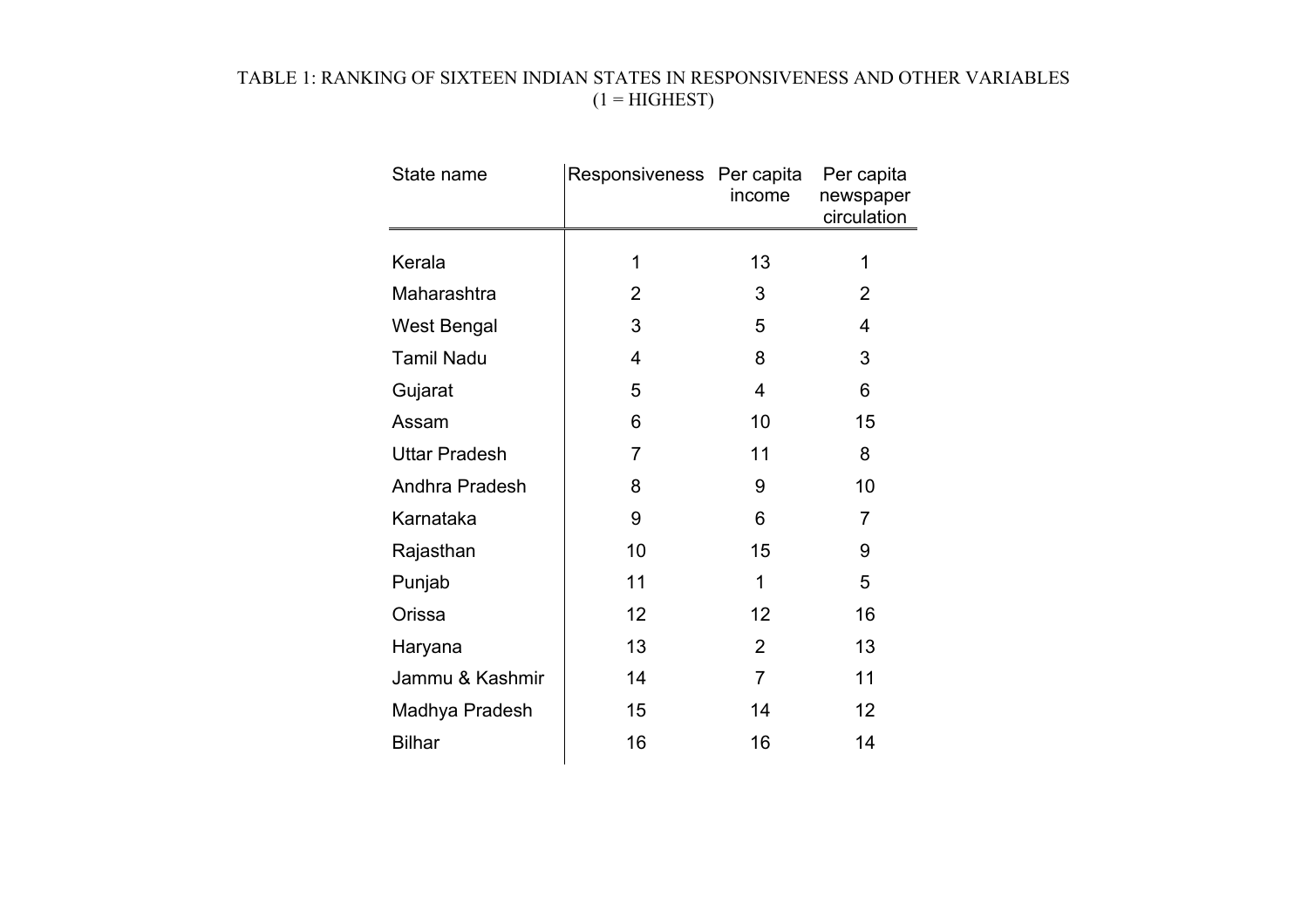